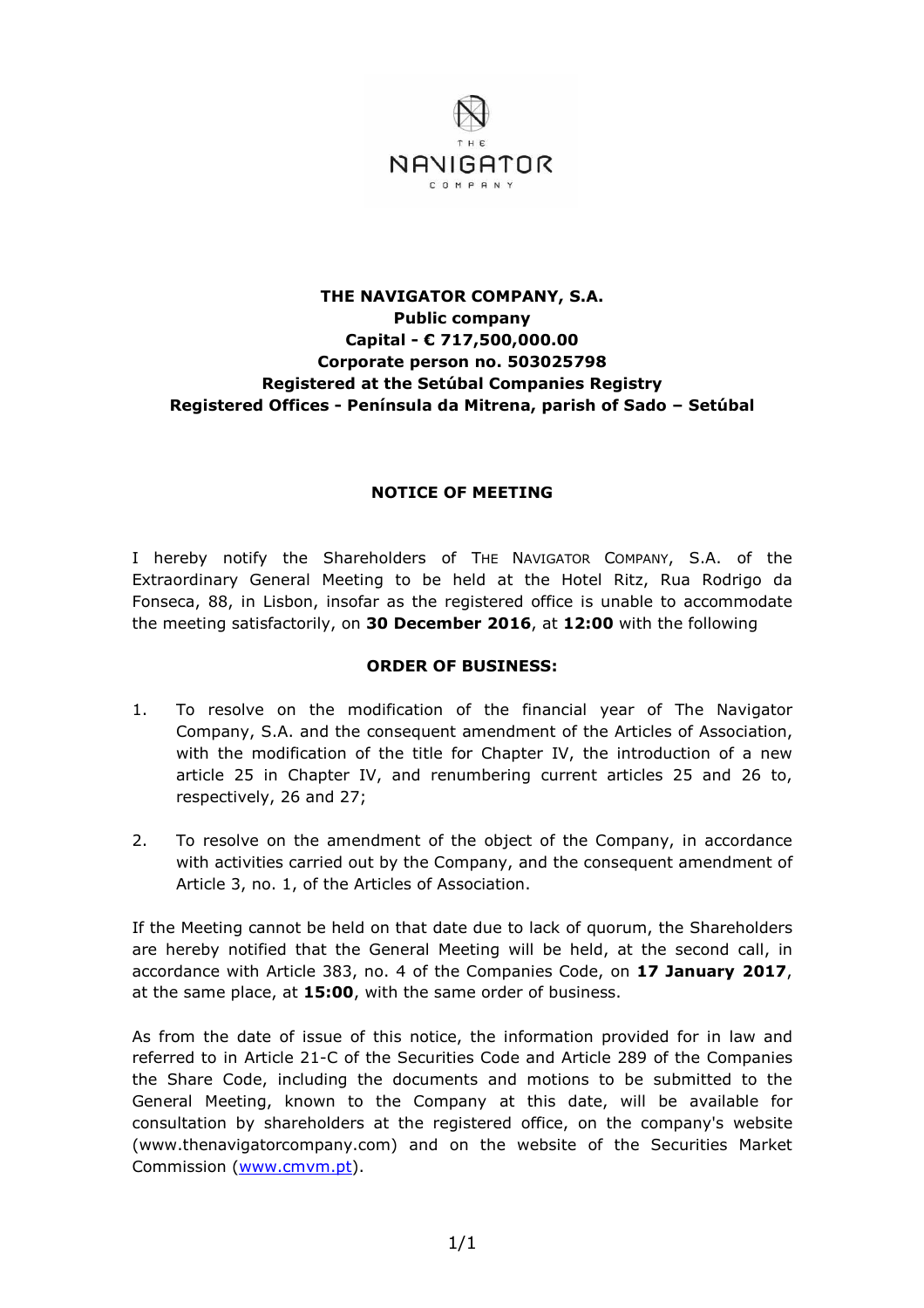

The Company has no special procedures to be followed by Shareholders to exercise, in the course of the General Meeting, the right to information set out in in Article 290 of the Companies Code, notwithstanding management of the available time and the judgement and discretion of the Chairman of the General Meeting as to the proportionality of the information requested.

In addition to the company officers and the common representative of the bondholders, participation in the General Meeting is open to Shareholders who hold 1 (one) share, which number corresponds to 1 (one) vote.

Participation in the General Meeting is conditional on submittal of proof of the capacity of shareholder with voting rights by 00:00 hours (GMT) on **22 December 2016**, referred to below as the **Registration Date**, which corresponds to the fifth trading day prior to the holding of the General Meeting.

Shareholders wishing to take part in the General Meeting must declare this intention by notifying the Chairman of the General Meeting and the Financial Intermediary with which the individual registration account for the shares has been opened, which notices must be received, at the latest, by 23:59 hours (GMT) on **21 December 2016**. To this end the Shareholders may use the forms available at the registered office and on the Company's website (www.thenavigatorcompany.com); the notices addressed to the Chairman of the General Meeting may be sent by email to ag.tnc@thenavigatorcompany.com.

The Financial Intermediary who has been informed of the Shareholder's intention to take part in the General Meeting must send the Chairman of the General Meeting information on the number of shares registered in the name of this Shareholder, as at the Registration Date, and this information must be received, at the latest, by 23:59 hours (GMT) on **22 December 2016**. This information may also be sent by email to ag.tnc@thenavigatorcompany.com.

Participation in the General Meeting and exercise of voting rights are not prejudiced by the transfer of shares subsequent to the Registration Date, and do not require the shares to be blocked from the Registration Date to the date of the General Meeting.

Shareholders who, having declared their intention to take part in the General Meeting, then transfer the ownership of their shares in the period between the Registration Date and the end of the General Meeting must notify the Chairman of the General Meeting and the Securities Market Commission (Comissão do Mercado de Valores Mobiliários) immediately of such transfer and may, for this purpose, in the case of the notice to be sent to the Chairman of the General Meeting, send this information by email to ag.tnc@thenavigatorcompany.com.

Shareholders who, on a professional basis, hold shares in their own name but on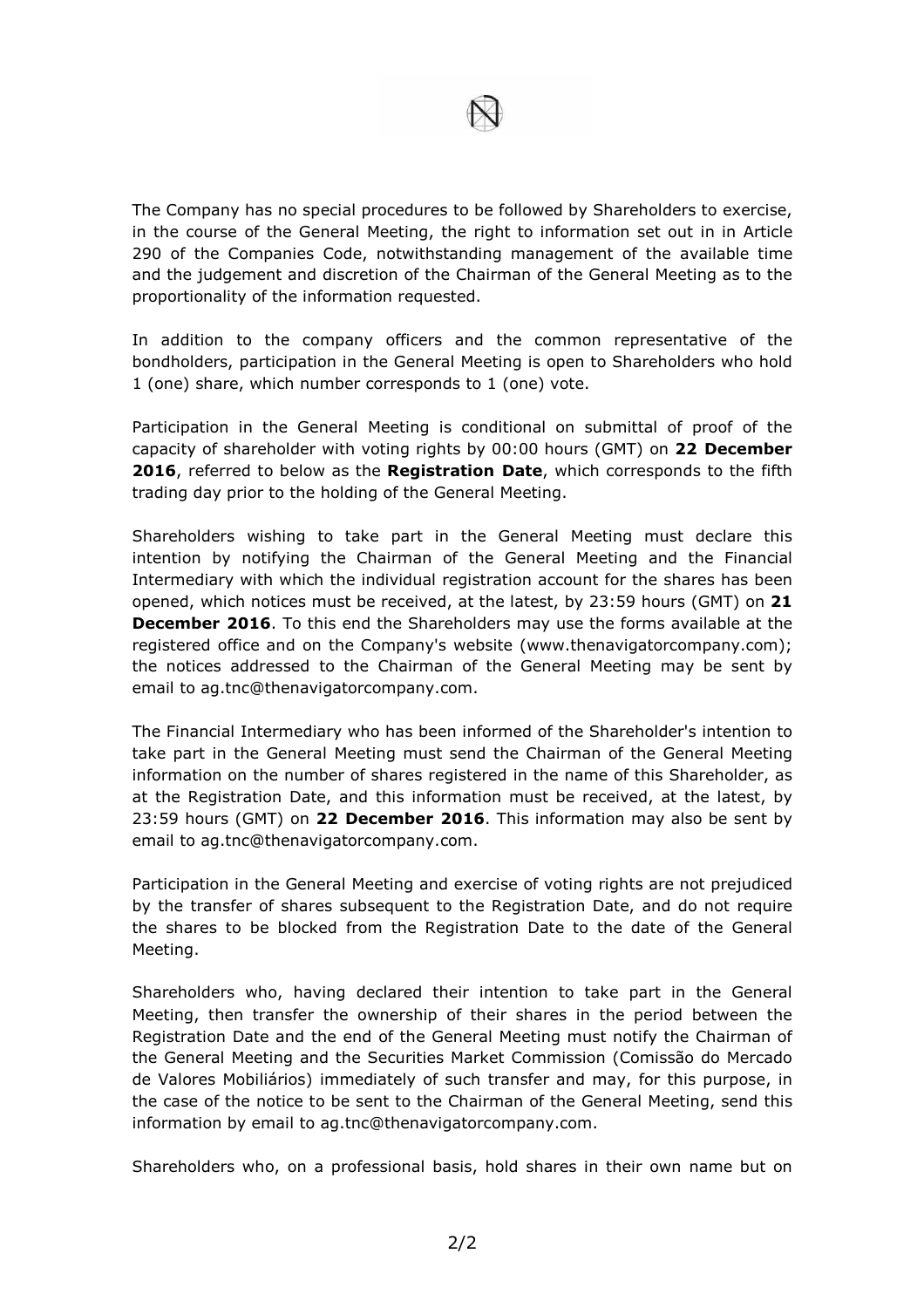

behalf of clients and who wish to cast conflicting votes are required to submit to the Chairman of the General Meeting, by 23:59 hours (GMT) on **22 December 2016**, in addition to the declaration of their intention to take part in the General Meeting and to the sending, by the respective Financial Intermediary, of the information on the number of shares registered in their client's name, sufficient and proportional evidence of the (i) identity of each client and the number of shares with voting rights to be exercised on their behalf, and also (ii) the specific voting instructions issued by each client for each item on the order of business.

Shareholders may appoint a proxy to represent them at the General Meeting, and to this end may download a proxy form from the company's website (www.thenavigatorcompany.com) or obtain a form on request from the head office.

Notwithstanding the rule on the unity of votes established in Article 385 of the Companies Code, any Shareholder may appoint different proxies for shares it holds in different securities accounts.

Proxy forms for both individual and corporate Shareholders must be delivered to the Chairman of the General Meeting, so as to be received by **23 December 2016**, and may also be sent by email to ag.tnc@thenavigatorcompany.com.

In accordance with articles 23-A, no. 2, paragraph a), and 23-B, no. 1, of the Securities Code, shareholders holding shares that correspond to at least 2% of the share capital may, by written request addressed to the Chairman of the General Meeting, within 5 days from publication of this convening notice, request (i) the inclusion of items in the agenda, presenting for that purpose a resolution proposal for each item to be included in the agenda; ii) the inclusion of proposals for the General Meeting to pass resolutions regarding the items listed in the convening notice or subsequently included therein.

The requests and the documentation related to the agenda can be sent by email to the address referred above.

Votes may be cast by post or by email, as follows:

1. Shareholders who wish to cast postal votes are required to send a letter to the Chairman of the General Meeting, at the company's registered office, containing a closed envelope for each item on the order of business on which they wish to vote, indicating on each envelope that it contains a postal vote, and specifying the General Meeting and the item on the order of business to which it refers; inside each envelope, the shareholder is required to declare his vote, namely by taking a position in relation to any motions submitted in advance to the General Meeting; each voting declaration must be signed, and the signature notarised or authenticated by legal means deemed to be equivalent.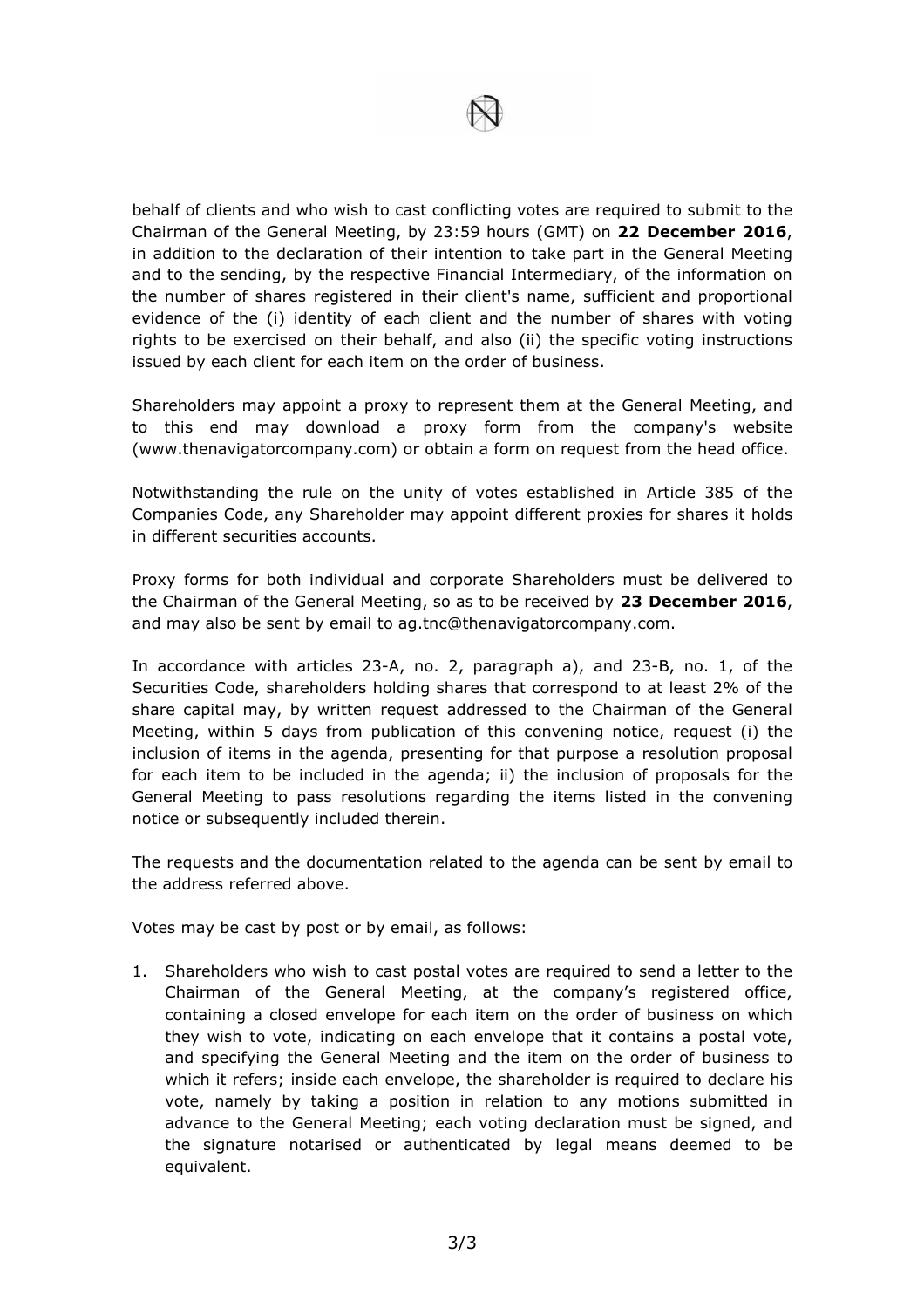

- a) Postal votes are only considered if the shareholders casting them provide evidence of the ownership of their shares, in accordance with the general rules.
- b) Postal votes are only considered when received by the day prior to the holding of the meeting, inclusive.
- c) The Company Secretary is responsible for organising postal voting, and shall in particular:
	- i) Open the votes;
	- ii) Verify the number of shareholders and the number of votes held by each voter;
	- iii) Verify the authenticity of the votes;
	- iv) Assure the confidentiality of the votes until voting starts on the respective item on the order of business.
- 2. Shareholders may also vote by email, provided their votes are received on terms equivalent to those for postal voting, as regards intelligibility, assurances of authenticity, confidentiality and other formal criteria. For this purpose, Shareholders should complete the ballot form provided on the Company's website (www.thenavigatorcompany.com) and send it by email to ag.tnc@thenavigatorcompany.com, the notarised signature being substituted by a digital signature. Email votes will only be considered when received by 23:59 hours (GMT) on the day prior to the meeting, at the email address indicated, in relation to which:
	- a) The Chairman of the General Meeting has received, by 23:59 hours (GMT) on **21 December 2016**, the written declaration from the shareholder in question of his intention to take part in the General Meeting;
	- b) The respective financial intermediary where the shares are registered has sent, by 23:59 hours (GMT) on **22 December 2016**, to the Chairman of the General Meeting information on the shares registered in the name of the shareholder in question at 00:00 hours (GMT) on **22 December 2016** (Registration Date);
	- c) Ballots will only be considered valid when they contain:
		- i) Indication of the item or items on the order of business to which they relate;